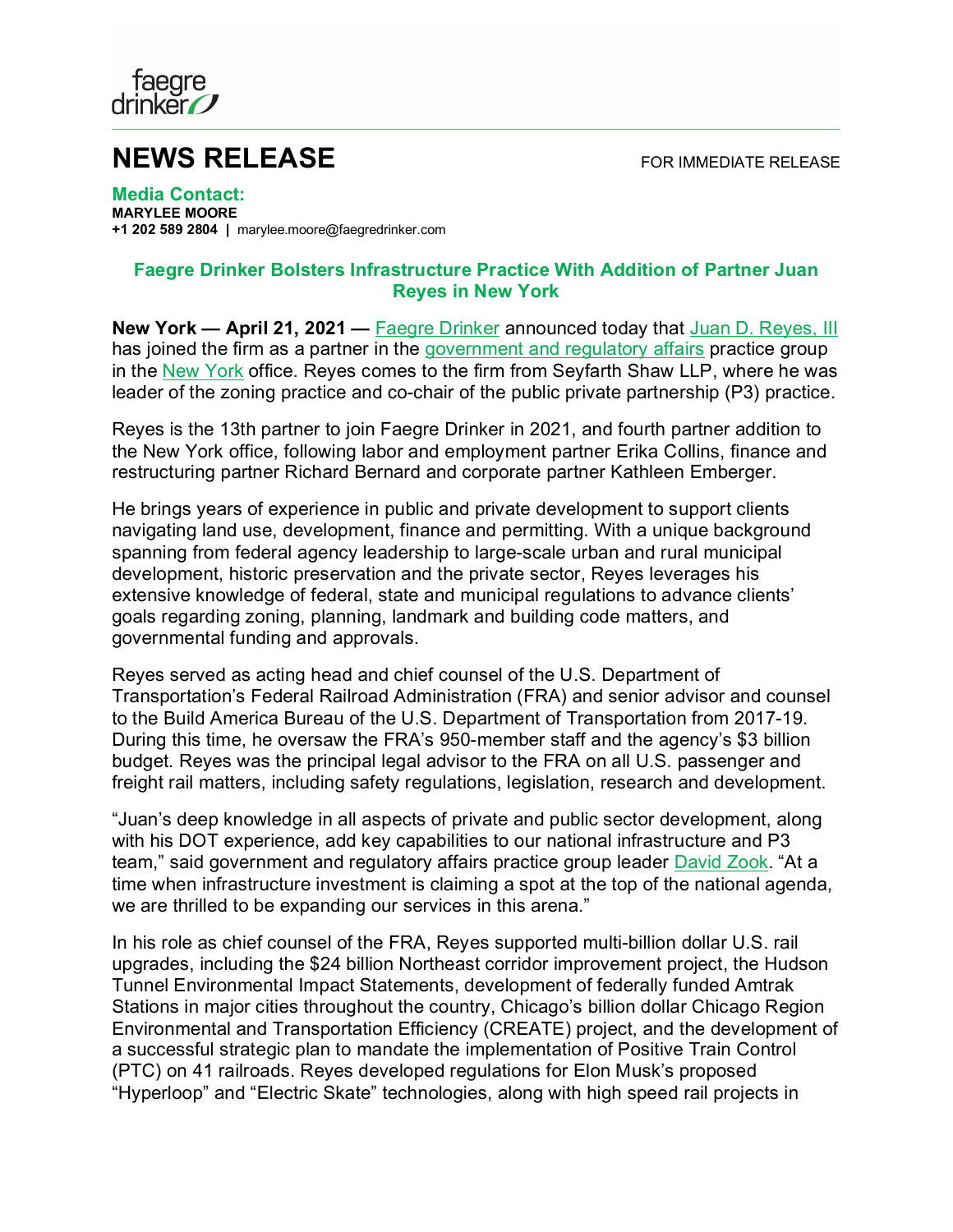Texas, Florida, California and the Northeast. His role with the FRA kept Reyes active on Capitol Hill, where he participated in five Congressional hearings and testified before Congress' Transportation and Infrastructure Committee.

"Having served in high-level federal government roles, Juan is a well-known and respected attorney in the city and we are thrilled to welcome him to our growing New York team," said [Marc Leaf,](https://www.faegredrinker.com/en/professionals/l/leaf-marc-a#!) Faegre Drinker's New York office leader. "He has rezoned entire portions of Manhattan and the innovation and determination he brings to every project is exactly what our clients in New York are looking for."

His work as senior advisor and counsel to the Build America Bureau saw Reyes advising on Private Activity Bonds (PABs), Railroad Rehabilitation & Improvement Financing (RRIF) loans, Transportation Infrastructure Finance and Innovation Act (TIFIA) loans and funding for all modes of transportation. Reyes was a final decision maker for Federal funding from the U.S. Department of Transportation as a member of the Credit and Finance Council, and he was also on the senior review team (SRT) at the U.S. Department of Transportation, which awarded all of the Infrastructure For Rebuilding America (INFRA) and Better Utilizing Investments to Leverage Development (BUILD, formerly TIGER) grants.

Reyes built relationships with many organizations in the Native American community through his work as an advisor to the Advisory Council on Historic Preservation. He has supported the Kashia Band of Pomo Indians, the Sonoma County Indian Health Project, the Yochadehe Dehe Wintun Nation, the National Association of Tribal Historic Preservation Officers, the Department of Health and Human Services Tribal Advisory Committee, the National Indian Health Board and the California Rural Indian Health Board.

His experience also includes several executive branch roles vital to New York City real estate, including general counsel to the New York City Board of Standards and Appeals and counsel to the New York City Loft Board, Office of the Mayor.

Reyes' clients come from a range of sectors, including residential and commercial developers, national retailers, not-for-profit institutions, corporations, educational institutions, restaurants and entertainment facilities. Reyes works closely with New York City's legislative leaders, city agencies and administrative departments as he assists clients navigating regulatory and discretionary governmental approvals. He has obtained variances, rezonings, landmarks, special permits and Department of Buildings approvals throughout New York City and, in particular, Manhattan.

In addition to his private practice, Reyes serves on the International Council of Shopping Center's Government Relations committee and on the Anti-Defamation League's Young Lawyers, Interfaith, and Civil Rights committees. He earned his bachelor's degree from Emory University and his Juris Doctor from Quinnipiac University School of Law.

Faegre Drinker's government and regulatory affairs practice comprises of attorneys and consultants, including lobbyists, policy authorities and scientists, that have a deep